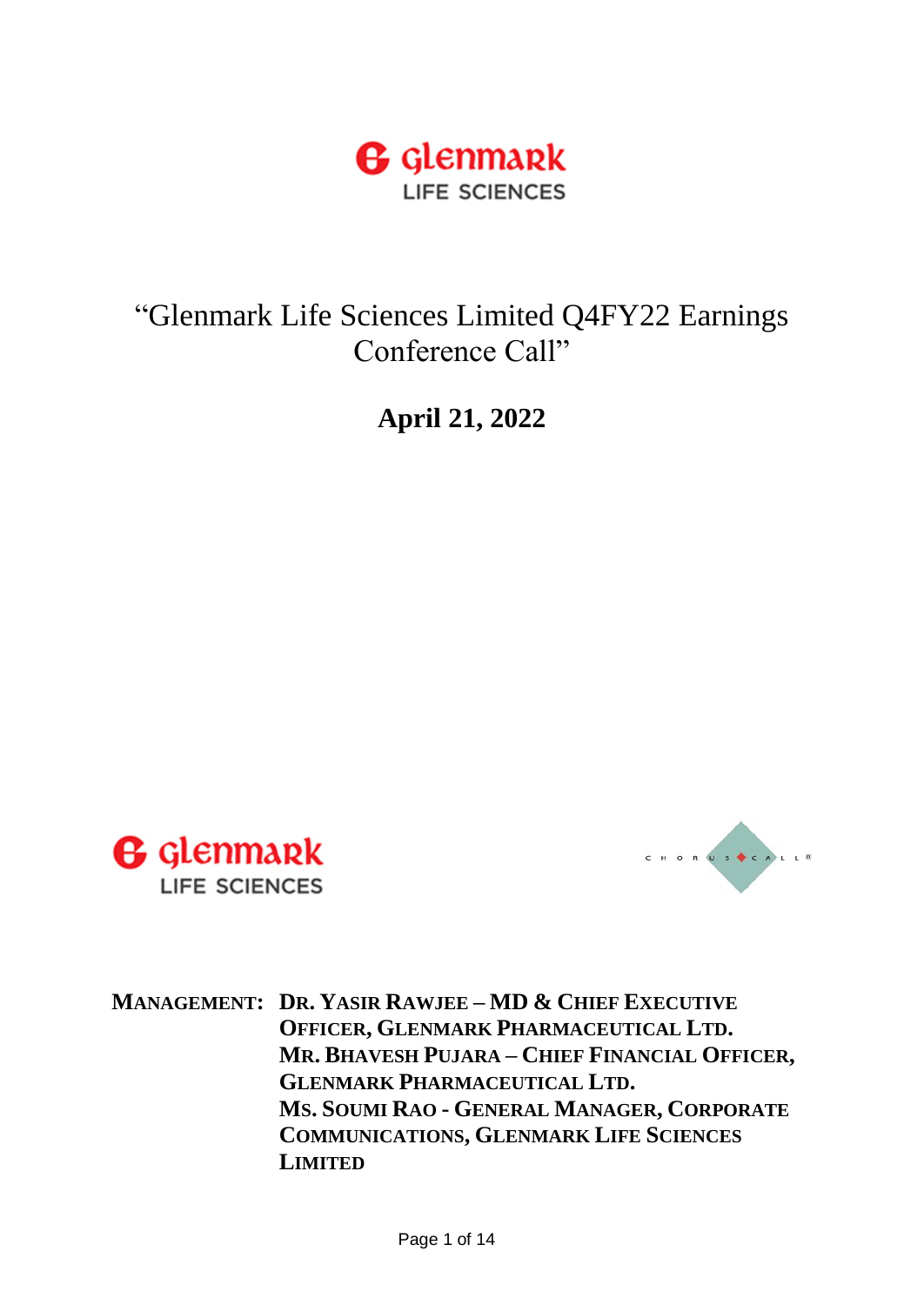

| Moderator: | Good morning ladies and gentlemen. Welcome to Glenmark Life Sciences Q4FY22 Earnings<br>Conference Call.                                                                                                                                                                                                                                                          |
|------------|-------------------------------------------------------------------------------------------------------------------------------------------------------------------------------------------------------------------------------------------------------------------------------------------------------------------------------------------------------------------|
|            | As a reminder, all participant lines will be in the listen-only mode, and there will be an<br>opportunity for you to ask questions after the presentation concludes. Should you need assistance<br>during the conference call, please signal an operator by pressing "*" then "0" on your touchtone<br>phone. Please note that this conference is being recorded. |
|            | I now hand the conference over to Ms. Soumi Rao - General Manager (Corporate<br>Communications), Glenmark Life Sciences, thank you and over to you ma'am.                                                                                                                                                                                                         |
| Soumi Rao: | Good morning, everyone. Thank you for joining us early this morning. We welcome you all to<br>the Q4FY22 Earnings Call of Glenmark Life Sciences Limited.                                                                                                                                                                                                         |
|            | Today we have with us Dr. Yasir Rawjee – our MD and CEO, and Mr. Bhavesh Pujara – our<br>CFO.                                                                                                                                                                                                                                                                     |
|            | As we begin the earnings call, here is a summary of our results:                                                                                                                                                                                                                                                                                                  |
|            | We registered revenue from operations of Rs. 5140.6 million for the $4th$ Quarter of FY22,<br>recording a YoY growth of 10%, and Rs. 21,232.1 million for the full year registering a growth<br>of 12.6%.                                                                                                                                                         |
|            | EBITDA was at Rs. 1473.1 million for the quarter, with margin at 28.7% and Rs. 6307.6 million<br>for FY22 with margin at 29.7%.                                                                                                                                                                                                                                   |
|            | Profit After Tax was at Rs. 989 million in Q4FY22, registering a degrowth of 5.5% YoY and<br>Rs. 4187.2 million in FY22, a growth of 19.1%.                                                                                                                                                                                                                       |
|            | Coming to our business performance, revenues from the generic API segment increased by<br>12.1% and the CDMO business registered a growth of 12.4% in FY22.                                                                                                                                                                                                       |
|            | During FY22, revenues from our regulated markets witnessed a healthy growth of 21.4% YoY,<br>whereas revenues from the emerging markets declined by 6.3%, YoY due to high base of<br>COVID product sales last year.                                                                                                                                               |
|            | Products from key chronic therapeutic areas accounted for 62.9% of net sales in FY22, growing<br>at 12.7% for the year.                                                                                                                                                                                                                                           |
|            | Our capital expenditure for the quarter was Rs. 664.6 million and for FY22 it was Rs. 1451.5<br>million.                                                                                                                                                                                                                                                          |
|            | Expansion work at Dahej and Ankleshwar facilities is ongoing, and we plan to commence<br>construction at our newly acquired site of Solapur in FY23.                                                                                                                                                                                                              |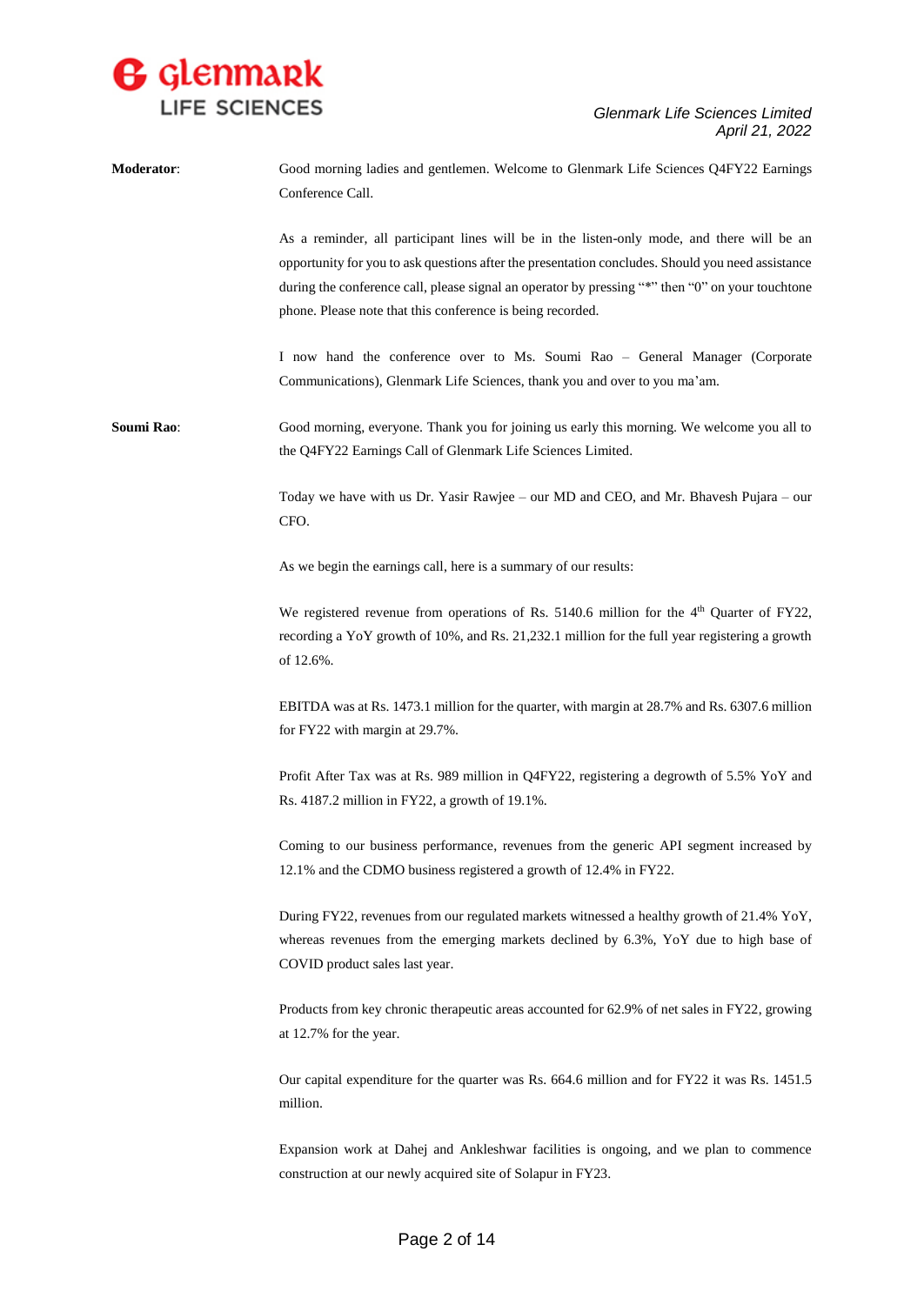

R&D expenditure for the quarter was at Rs. 143.1 million, 2.8% of sales. And for the full financial year it stood at Rs. 572 million, 2.7% of sales.

The Board has recommended a final dividend of Rs. 10.5 per equity share, of face value of Rs. 2 for the year ended 31<sup>st</sup> June. The total dividend for the financial year, March 2022 amounts to Rs. 21 per share, a face value of Rs. 2 each.

Amongst other business highlights, we filed 15 DMF/CEPs across major markets during the quarter. And as on 31st March 2022, cumulative filings stood at 433.

Today we have 4 other complex iron compounds in our development pipeline. We also have 7 products in the oncology space. Now I would quickly read the disclaimer.

*Disclaimer* - Some of the information in the document, especially information with respect to our plans and strategies may contain certain forward-looking statements that involve risks and uncertainties. These statements are based on current expectations, forecasts and assumptions that are subject to risk and uncertainties which could cause Company results to differ materially from these statements depending upon economic conditions, government policies and other incidental factors. Such statements should not be recorded by recipients as a substitute for the exercise of their own judgment. The Company undertakes no obligation to update or revise any forwardlooking statements whether as a result of new information, future events, or otherwise. Our actual results may differ materially from those expressed in or implied by these forward-looking statements.

With that I invite Dr. Yasir Rawjee to say a few words before we open the floor for the Q&A session. Thank you. And over to you Dr. Rawjee.

**Dr. Yasir Rawjee:** Welcome to everybody. Good morning to you. I think after quite a few quarters, we are probably welcoming people to a more normal world. People have started going back to work. COVID seems to have left us, hopefully. Of course, there are still some challenges that we see with our customers in Europe. But overall, the environment is becoming more normal. So, hopefully this is something that continues. Of course, challenges are going to continue to remain geopolitically. We know all that, I don't need to speak about it, but then there are, there is an impact of all this on the industry.

> I just want to recap, the kind of challenges that we faced in the last year, as a Company and for the industry at large. So, we had, if you recall, back in July/August, the whole energy crisis site with coal energy suddenly becoming bad energy and everything else being promoted, which resulted in a lot of raw material shortages. And as a result, there were huge price spikes in raw materials. Following that, there was a hit on solvent prices, raw material prices, like I already said. And then there was the Omicron that came and hit, right. And finally, now this challenge with, the Russia and Ukraine issue, that is basically impacting energy prices, particularly gas.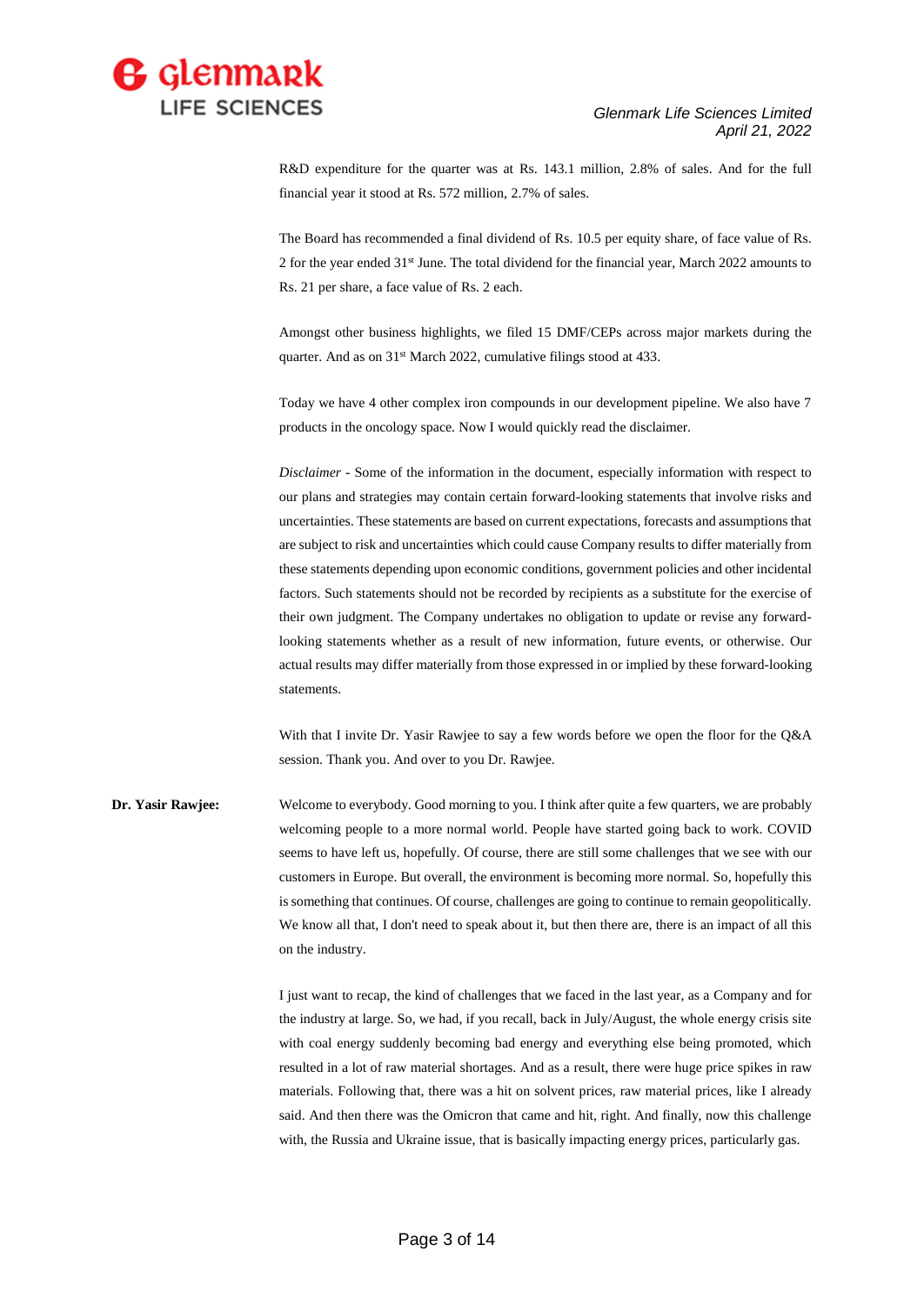

So, when we come to Glenmark Life Sciences, how do we see all that? I mean, the good thing is, when I look back, I think we have had a fantastic year. And the reason I say that is because in spite of all these headwinds, as a Company, we have managed to keep our business on track, and continue to build confidence with customers on our ability to serve them with the right quality, the right price, and no interruption in supplies. So, this is, I would say, these are challenges that we have been able to deal with very successfully. We hope the world will become a more normal place, and that should help our business to continue on the path of stability as well as growth.

I just want to remind you that we continue to focus on our short, mid and long-term priorities. The short-term priorities being to retain the customer focus across geographies. The midterm focus being to continue to drive our R&D and operations to be more efficient, to file in time, across agents, across global regulatory bodies so that we can service our customers across the geographies. And finally, longer term the plans for expansion, which are happening pretty much on track. There have been a few, small delays here and there as a result of Omicron. And I had addressed this in my last earnings call for Quarter 3.

So, business is good, demand is very solid with our customers confidence is also very high. And you can see it reflected in our yearly results that in spite of all these headwinds and challenges, Glenmark Life Sciences continues to do well, and deal with these challenges.

So, with that, I will close my opening remarks and look forward to your questions. Thank you.

**Moderator**: Thank you. Ladies and gentlemen, we will now begin with the question-and-answer session. The first question is from the line of Neha Manpuria from Bank of America. Please go ahead.

**Neha Manpuria:** And my first question is, just trying to understand if we are seeing any issues in our ability to source raw material, because of lockdown in China. Do you think that could impact, in the coming few months, if the lockdown extends further than May?

**Dr. Yasir Rawjee:** We are watching this situation so far -- likely to impact us because typically we have been seeing delays out of China, obviously, we didn't predict that this one would come along. But if you recall, back in Feb, there was the spring break, and then the Beijing Winter Olympics. And so we have sort of continued to have a sort of longer supply chain built out of China. And as a result, there is no impact on us, even this latest crisis is unlikely to impact us unless it stretches for two to three months.

> Of course, we are still looking at mitigating the situation through shipments from other ports. Shanghai Port is the largest port that clears hazardous cargo. And as a result of that, the impact on our industry is big. But then there are other ports like Ningbo and Qingdao, that are still functioning, and we are still able to manage to get supplies. But Q1, there is no impact, Q2, very little impact. And let's see how it goes.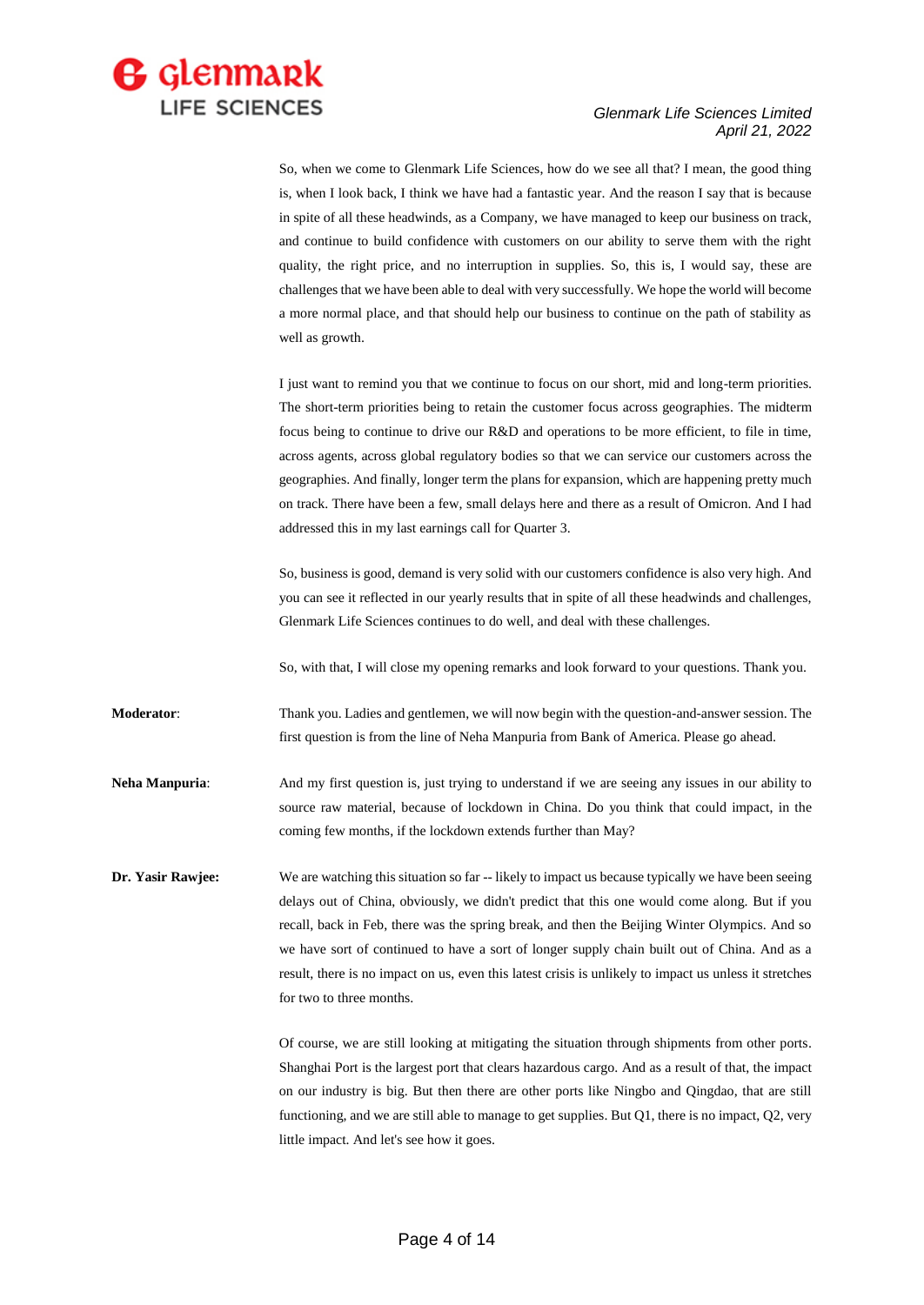

| Neha Manpuria:           | And from a margin perspective, given that we had raw materials going into Chinese New Year<br>and Winter Olympics, and the fact that the gas price increases, or crude price increases have<br>come after that. Do we see incremental risks to margins in the next few quarters, particularly,<br>since we also have our CAPEX that will get commissioned in the second half? If you could just<br>get update us on that, too.                                                                                                                                                                                                                                                                                   |
|--------------------------|------------------------------------------------------------------------------------------------------------------------------------------------------------------------------------------------------------------------------------------------------------------------------------------------------------------------------------------------------------------------------------------------------------------------------------------------------------------------------------------------------------------------------------------------------------------------------------------------------------------------------------------------------------------------------------------------------------------|
| Dr. Yasir Rawjee:        | So, Neha, again, margins, like you said, right, we have already sort of built-in and factored in<br>quite a few of these increases, right. So, unlikely to dip any further, we will continue to maintain<br>margins at similar levels that we have seen in $Q3$ and $Q4$ . So, I think we should be okay, on<br>margins.                                                                                                                                                                                                                                                                                                                                                                                         |
| <b>Neha Manpuria:</b>    | And on the CAPEX, are we on track with the timeline that we had mentioned in the previous<br>call? When should we start seeing the backward integration and the other CAPEX?                                                                                                                                                                                                                                                                                                                                                                                                                                                                                                                                     |
| Dr. Yasir Rawjee:        | So, BI will come in September, September is when we are hoping to get our BI facility, this is<br>the 400 kiloliters at Ankleshwar. And Dahej will come on sooner. So, we have got four modules<br>coming at Dahej, Phase I will come in July. And so that's well on track. We had a couple of<br>months slowdown in Dahej, so when Omicron hit, because we were not able to bring as many<br>number of contractors and labor on the site. So, that had already been, we had alerted earlier, in<br>the last --. So, I mean, that's so now it's coming to July, so it's well on track, I would say.                                                                                                              |
| Neha Manpuria:           | And from Dahej contribution perspective, this should start reflecting in our growth numbers<br>from second half in that case.                                                                                                                                                                                                                                                                                                                                                                                                                                                                                                                                                                                    |
| Dr. Yasir Rawjee:        | Yes, for sure. I mean, because this is a big capacity, if you recall, it's 240 kl that we are adding,<br>plus our Oncology block is also coming in the same timeframe.                                                                                                                                                                                                                                                                                                                                                                                                                                                                                                                                           |
| Moderator:               | Thank you. We will move on to the next question. That is from the line of Shyam Srinivasan<br>from Goldman Sachs. Please go ahead.                                                                                                                                                                                                                                                                                                                                                                                                                                                                                                                                                                               |
| <b>Shyam Srinivasan:</b> | Just the first one on the two segments of revenue both generic API and CDMO. If you could<br>help us understand how this would likely pan out in say fiscal '23, in terms of either applying<br>expectations or some kind of an outlook there. And what are the dynamics you are seeing in both<br>of businesses? I think fourth quarter, CDMO business has declined, maybe it's of a high base, or<br>you had some one-off last year, quarter. So, if you can explain the two businesses, please? Thank<br>you.                                                                                                                                                                                                 |
| Dr. Yasir Rawjee:        | Yes, so Shyam, let me address the smaller business that's the CDMO business. So, what happens<br>here is that last year, like you have mentioned, we were almost, we had a huge upside last year.<br>And the way we look at it now is it was largely a result of stocking because Q4 for us is Q1 for<br>our customer. And they were in this mode, because of all kinds of scarce on the supply chain to<br>sort of buildup. And so, this degrowth we are seeing is a result of that higher base. But we have<br>seen consistent growth in this year and are highly encouraged that the CDMO business will<br>continue to grow, even though it's on a relatively small base of three projects. So, I expect that |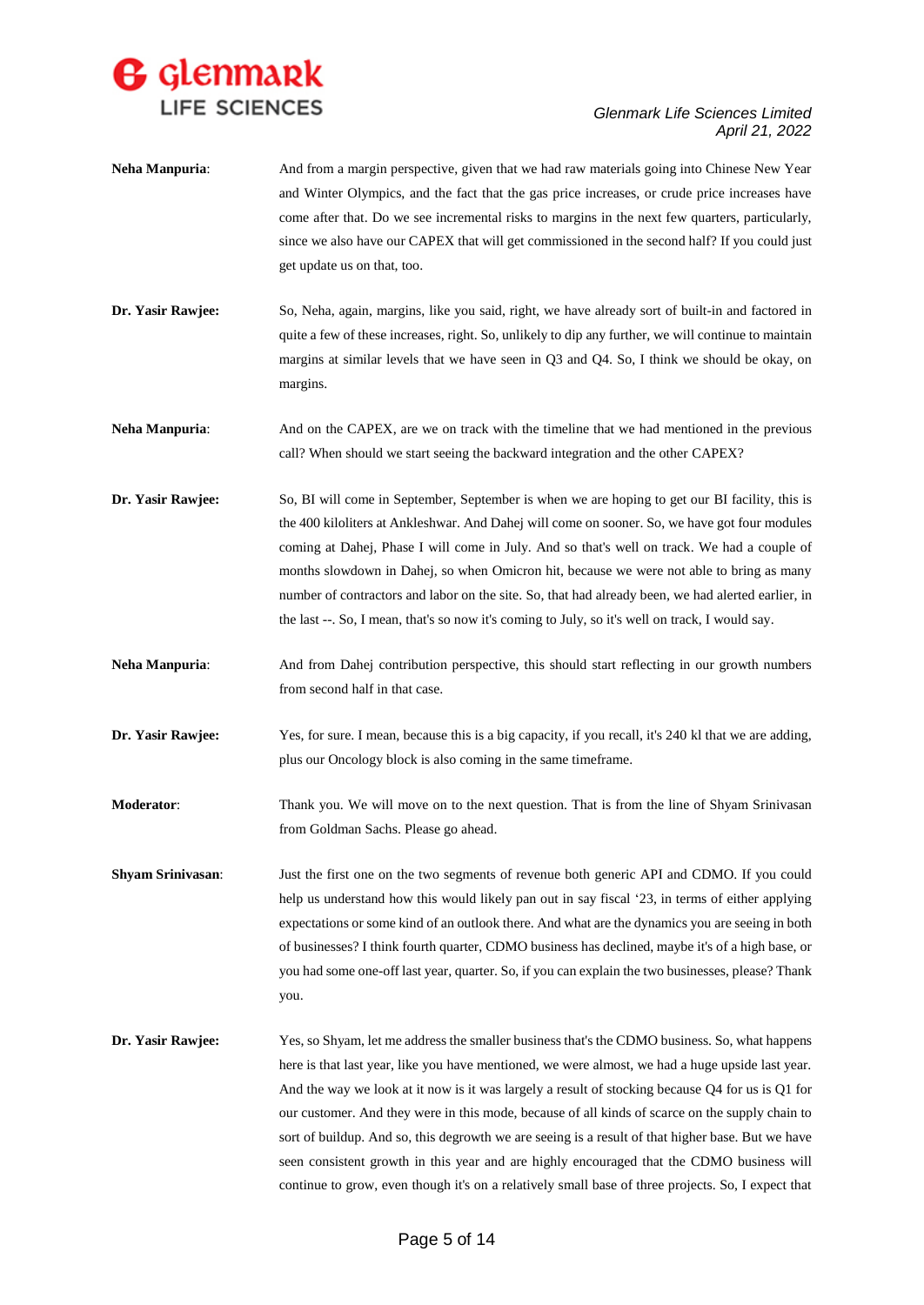

this business will continue to grow by all accounts. There is a demand from all customers on these projects. There is a fourth project that did get, will probably happen in Q3 of this year. And we should see a bigger uptick, in CDMO revenues from Q3 or Q4, of this year. So, that's CDMO.

As far as generic goes, see, the nice thing about generic is that we are very well distributed across geographies. And so, when we look at this last year, for instance, right, while there were some pressures from Europe and India, and a little bit from the U.S., three of the regions have done very well. So, LATAM, Japan, and even the U.S. has done very well. So, as a result of that the slight sort of dips in these other markets have been more than offset by growth in Japan, LATAM and U.S. markets.

So, I think this is something that will continue, Japan, LATAM, and U.S. will continue to remain strong. And I believe that Europe should see a comeback, because we are introducing, reintroducing some APIs, again, second generation processes again. And they should see a reasonable uptick in the Europe business as well. India also, I believe, will continue to do well.

So, overall, we are expecting our generic business to continue to drive, because it's the biggest business. And regionally also there is strength across the regions.

**Shyam Srinivasan**: Dr. Yasir, just any quantitative guidance on what the revenue growth potentially could be for Fiscal '23?

**Dr. Yasir Rawjee:** Yes, Sham, I think we should consider between 12% to 14% on an overall basis for our growth.

- **Shyam Srinivasan:** Just a second question on, just digging deeper into the generic API piece, we have seen in different at least regulated markets, quite a bit of pricing pressure on the formulation component. So, what are you seeing in terms of the trends? Is there a sense that you could pass on some of the, I mean, you have given your guidance of margins being stable at Q3, Q4. So, what are some of the things that you are building into your expectations for pricing, for your generic API piece?
- **Dr. Yasir Rawjee:** Shyam, we have had some success with passing on price increases to customers. And I think that for those sets of increases, this is something that is likely to continue. There are other APIs where customers are having a very rough time at the frontend. And at this point, we are just in negotiations and discussions with customers on where we can take the price increases, because they do realize that we are facing cost pressures, but then it's a partnership, and we don't want to sort of rock the boat for our customers at the frontend, and have them, lose business to competition. So, it will be done selectively and judiciously plus partnering with our customers so that, they continue to have confidence that we will support them. That's the way we are going to approach the whole thing. And we have been doing that for the last three, four quarters now.

**Moderator:** Thank you. The next question is from the line of Vikas Sharda from NT Asset. Please go ahead.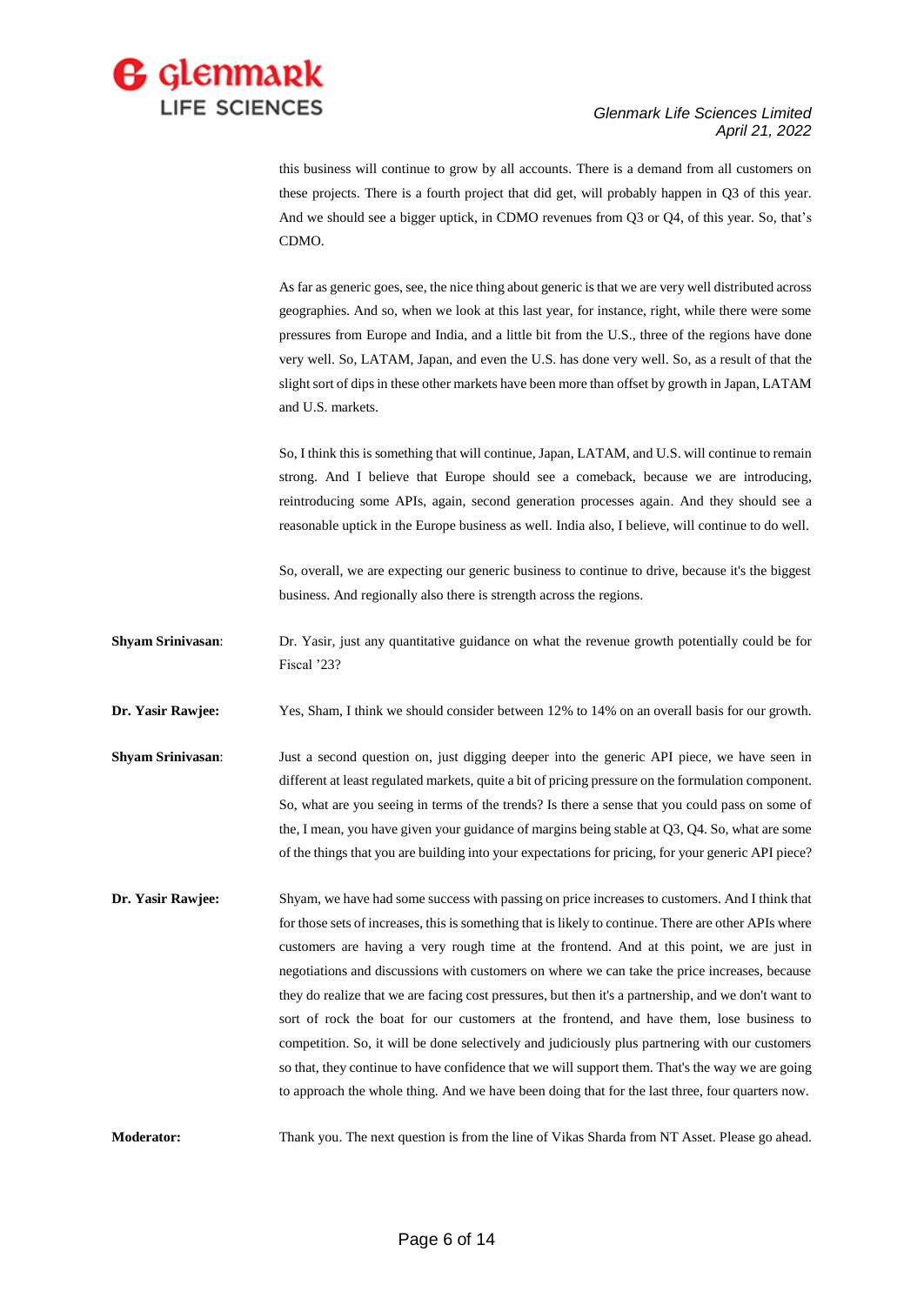

- **Vikas Sharda:** I have two questions. One is that, like for the previous question, you answered that quantitative guidance of 12% to 14% revenue growth. How would that look like say in the first half versus second half because the base is also, plays a role, and so is your capacity expansion? And how relevant is quarter-on-quarter growth for your business? I mean, is that a relevant metrics to look at?
- **Dr. Yasir Rawjee:** So, Vikas, the thing is that frankly quarter-on-quarter is not a relevant metric, okay. Things do move around and regionally, there could be ups and downs. So, it's difficult to predict, right. On the year basis, we are very confident of this growth.

Coming to the first half versus second half for sure, second half is likely to be better, simply because our ability to service the business is going to be much better on account of the extra capacity that we will have at Dahej. Plus, the BI block that is coming in Ankleshwar will also be operational. Of course, that doesn't impact our frontend capacity in a big way. But it will free up things for us from an intermediates perspective. So, overall, we expect that second half would be bigger in terms of growth, and first half would be a little lesser in terms of the growth.

- **Vikas Sharda:** And in terms of margins, I mean, you expect the Q3, Q4 margins will sustain, but incrementally, how do you see the cost pressures even on raw material side as well as the other expenses?
- **Dr. Yasir Rawjee:** So, today, the only big question mark for us, is this thing about gas prices. See, I will give you a sense, last year, July/August gas prices were around Rs. 35 for standard cubic meter. And it jumped up to Rs. 62 in a very short time, we stayed in the Rs. 62 sort of thing for about two, three months in, October/November, and the end of last year. And then in March, 30% of our supplies are coming at Rs. 190. So, I mean, you can imagine Rs. 35, and then now 30% coming at a Rs. 190. So, gas prices are going very bad. And although we have mitigated quite a bit, with switching to coal and briquettes, its impact will come in second half of the year. You know, the full impact will come in the second half of the year.

So, there should be, I mean, this is the only thing that has not been factored into the margin. So, maybe, half a point to a point at the max, if this kind of sort of escalating gas prices hit us then there could be some impact in the first half. But otherwise, I think, like I told Neha, we have covered this, all the price increases, through customer negotiations, as well as there has been quite a bit of improvement on the efficiency side as well.

- **Vikas Sharda:** And finally, any comments on Mr. Pujara's exit?
- **Dr. Yasir Rawjee:** I will let Bhavesh take that himself.
- **Bhavesh Pujara:** Yes, Vikas, so there is an exciting opportunity that I don't want to let go off. So, I brought it up with Yasir and management over here. So, I think, Yes, but I think we are closing the year on a good note. This also gave us an opportunity to close our results early. And then the foundations are all laid, I think the management is fully committed to deliver the results on the same way we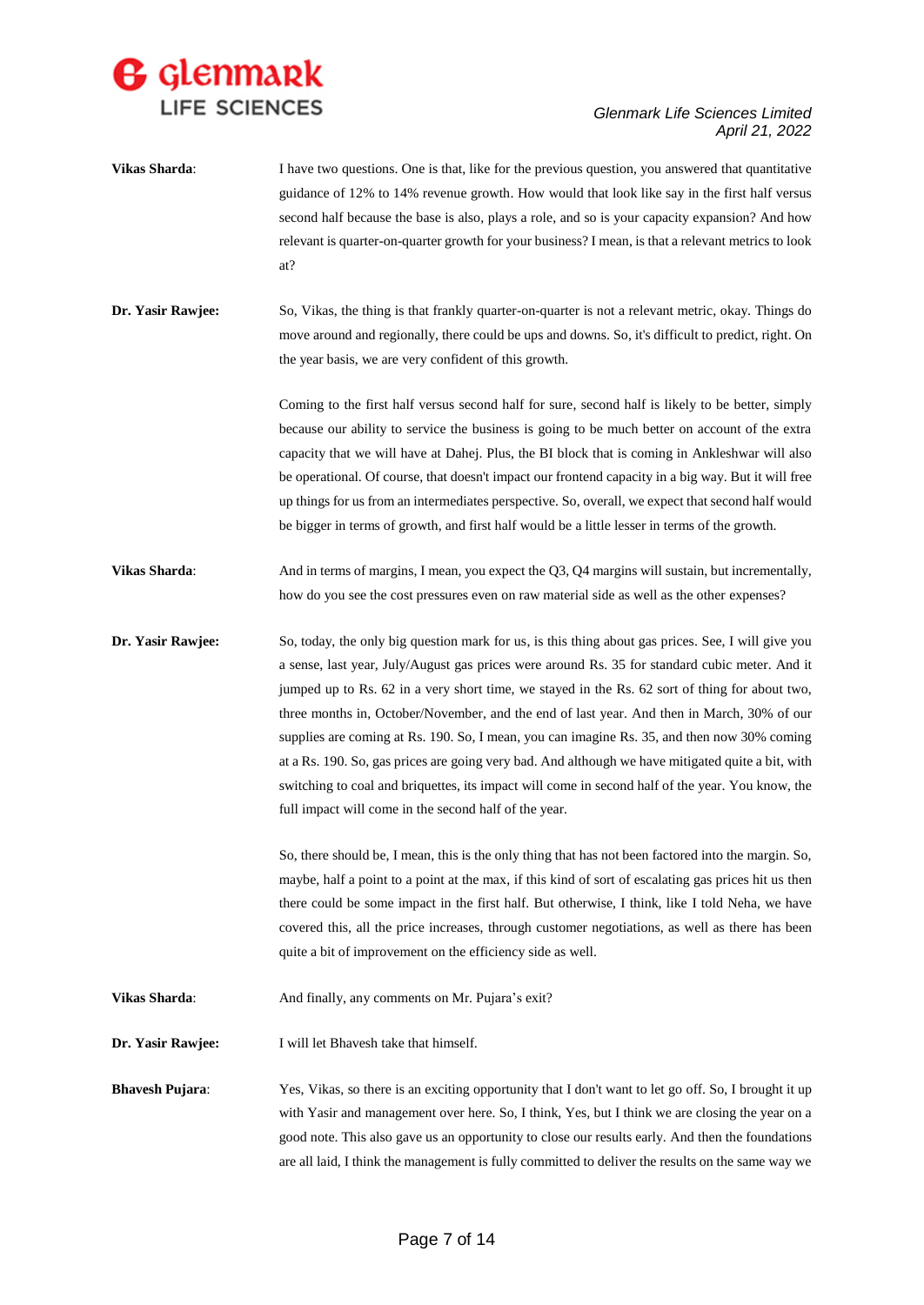

have done so far. So, I think that is it. I am looking forward to the new assignment and wishing all the best to Glenmark Life Sciences.

- **Dr. Yasir Rawjee:** Yes, so I will add Vikas that Bhavesh has been a great support. He was with us through the IPO, and it's not good to see him go. But then, he has got his priorities. And he is sort of moving along with that. So, we will move on.
- **Moderator**: Thank you. The next question is from the line of Nitin Agarwal from DAM Capital. Please go ahead.
- **Nitin Agarwal**: Yasir on the question about cost pressures. Now, some of the cost pressures largely are really input cost driven, and they should be universal. So, at what stage in your expectation does the industry really pass them on to the customers?
- **Dr. Yasir Rawjee:** Yes, Nitin I mean, you are right, I completely agree that it is universal, everyone's getting hammered by these gas prices as well as input prices, particularly on the solvent side, because that's, again, a more universal commodity. And that's driven by more or less by international prices. But then the question about, mitigating by passing it on to customers and so on, is a judgment call that you take, given how the customer is doing in the frontend. So, some customers we know are dominant with the market share and they have a very strong position unlikely to lose it. And those are the kinds of customers that have agreed to give us price increases and said that, Yes, okay, we understand, of course, we also understand that when things go back to normal, you guys will bring down prices. And we are okay to do that, because end of the day, we don't want to take advantage of a bad situation.

But then there are other customers that are having a much more difficult time. I mean, Shyam talked about it right in the frontend, how people are, in the U.S. market, especially some in Europe, are having a lot of challenges, because of their competition at the frontend, and the buying patterns in the U.S. with the Big Three, right now, probably Big Four. But the thing is that, with all that happening, we need to be a bit more measured in terms of going to customers and sort of asking for a price increase and putting a price increase unilaterally. It's being done through mutual discussion and agreement. And I think that's a better way to sort of handle it, going forward.

- **Nitin Agarwal**: That I completely appreciate, my point is, on a structural basis, assuming this becomes like a new normal, around these levels of energy costs and everything. I mean, so who takes up, in your assessment, does it mean, a margin squeeze for API industry in general, or some of it gets passed on to the formulation guy, and eventually the end consumer? I mean, how would that play out over the next year or so?
- **Dr. Yasir Rawjee:** See, Nitin, if it's something that continues to be the way it is, today, then it has more or less been baked in okay. So, we will continue and we will watch, but let's say if it goes crazy, I mean, and it becomes unsustainable, then we are going to have to open it up to the customer and say, look,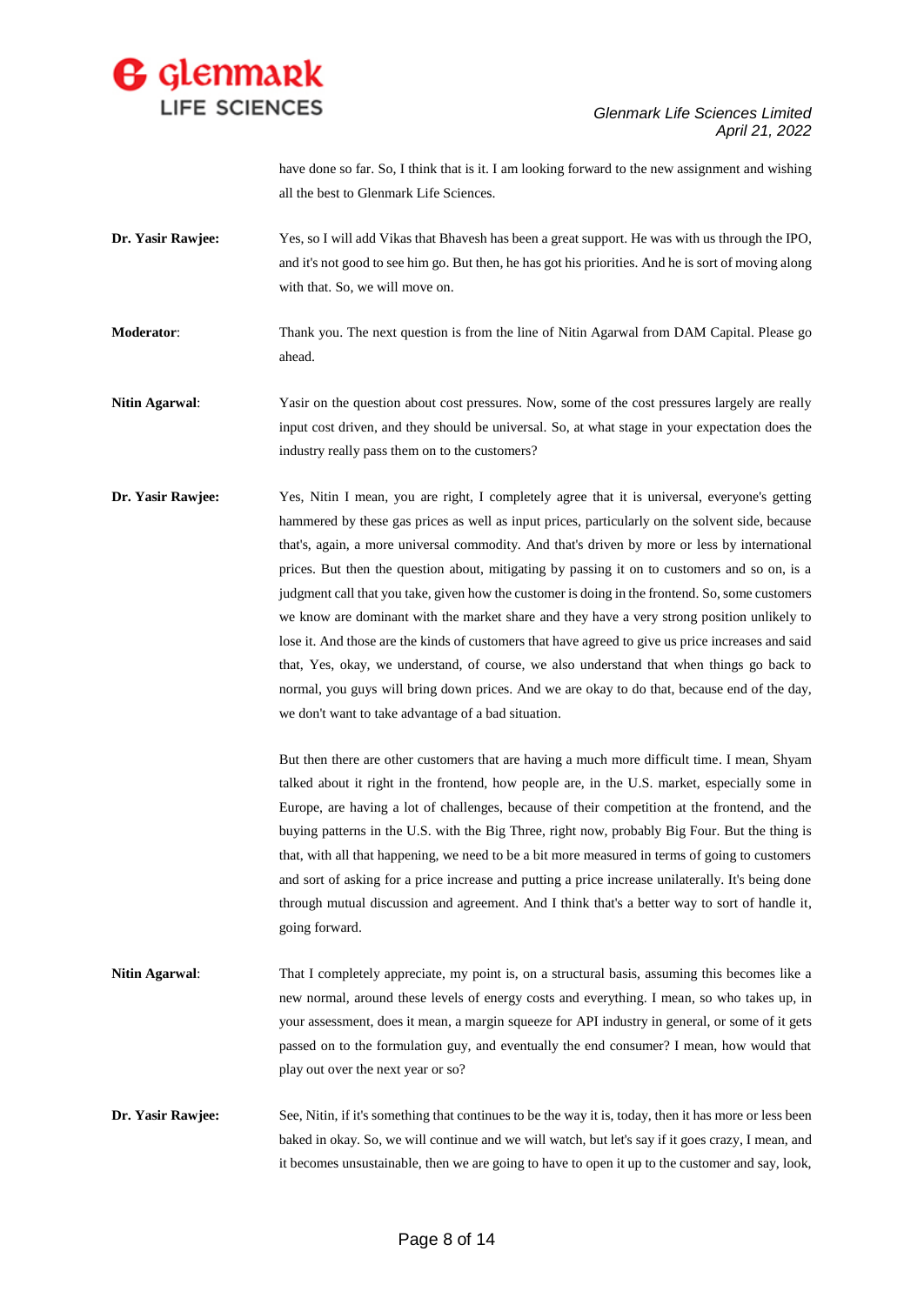

you take it at a higher price so then we will exit eventually. We will support you until, you want us, and then that's it, we will move. I think that's how we will take that conversation.

I hope it doesn't go there, it doesn't look like, things are going to get bad. Like I said even with these gas prices, going to Rs. 190, I mean, the overall impact is not going to be that significant, like I said, half a point to a little more than half a point. But that's about it I don't think it's going to alter the overall look and feel of the business.

**Nitin Agarwal:** So, I will just probably push it a little bit around that. So, now some of these gas, energy cost issues are more acute for companies in Europe. And I presume in some of your APIs, are there any relevant European competitors in some of your products. And two, have you been expecting or seeing any larger impact on those player's ability to compete in the market?

> What I meant is, Europe has a more acute problem on the energy side. So, are we seeing a more compared, favorable competitive position for Indian players versus the European player competitors? In probably some of the products where you are competing with them?

- **Dr. Yasir Rawjee:** No, I am not referring to the European competition. See what happens is that our boilers which generate steam they could either be running on gas or coal or briquette. So, in Gujarat, where we have our big factories, we run on gas. And that's what I am talking about in terms of the input cost increase. It has very little to do with our competition in Europe. I mean, we don't have too many competitors in Europe to begin with. So, it's mainly, I am talking about the Indian situation with respect to input gas prices.
- Nitin Agarwal: And secondly, on the CDMO side, qualitatively can you throw some light on how your conversation during the year has been gone? And what does it mean for the next couple of years maybe in terms of the traction in the business?
- **Dr. Yasir Rawjee:** So, like I said earlier CDMO is doing well. Last year, we had a bit of a scare, because it dropped from Rs. 200 crore to about Rs. 150 crores and it picked up then. But then obviously, we wanted to see it grow, right. And the main problem was doctors and patients not seeing each other. But then that changed in the early part of last year. Of course, when Omicron hit again, there was a bit of a problem, but we still sort of saw the demand building up. So, that was good. I expect that that will continue. Okay, it will continue. And then with this fourth project coming online in 3<sup>rd</sup> or 4<sup>th</sup> quarter of this year, I mean, we will get a shot in the arm for the business, the CDMO business.

And see our experience with CDMO has been that this is a stable business, it continues very well. There are a few, sometimes I mean, COVID, was COVID, right, and COVID created its own problems. And so obviously, this was unforeseen, but then overall, the demand in normal times is expected to be pretty solid and growing. So, that should help us, to keep the business growing at a good clip. And as we add more projects, then you will see further growth coming as a result of that.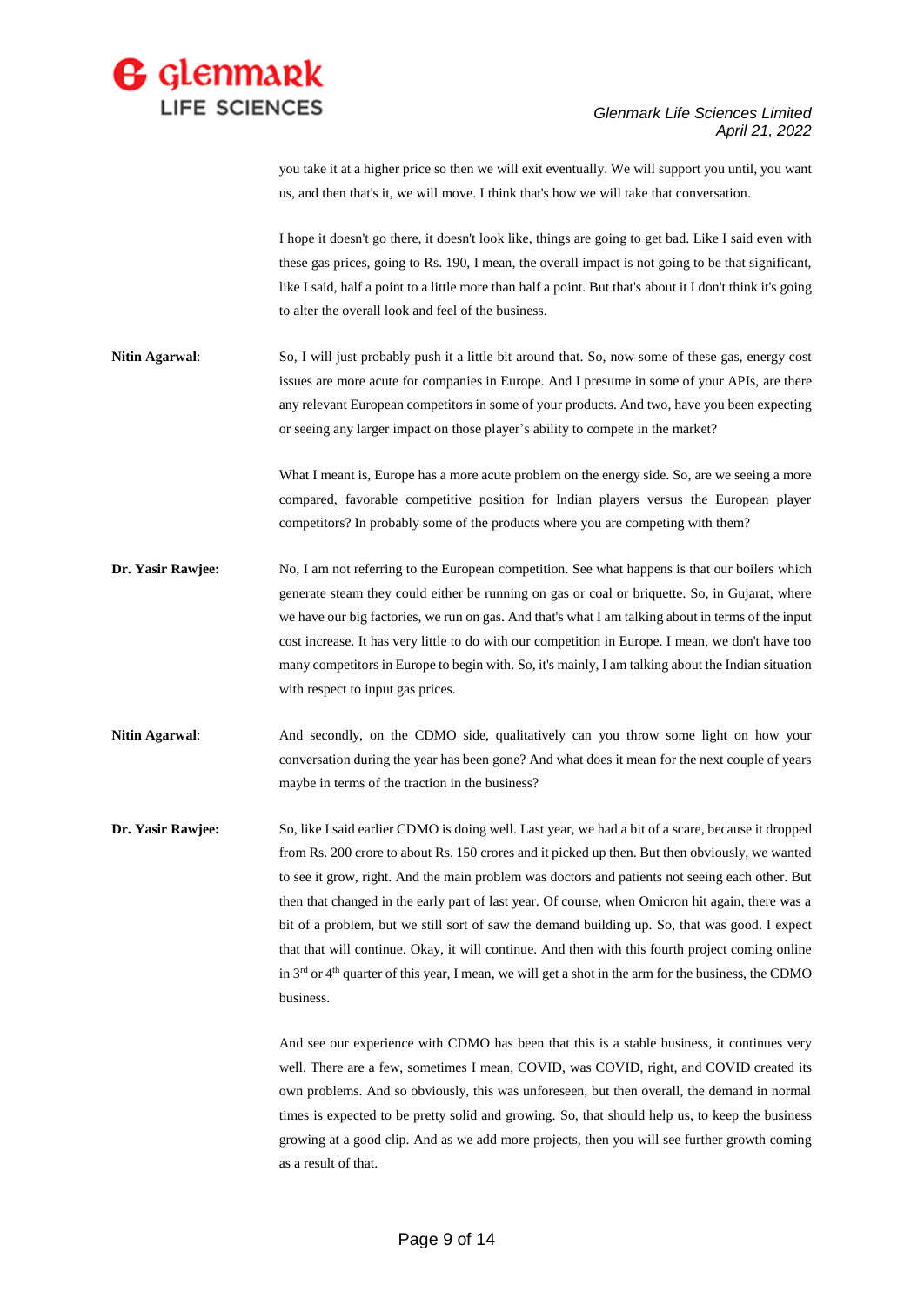

- **Nitin Agarwal**: On the new projects, have there been any change in the kind of conversations, you are having, your ability to get contracts, larger, bigger, more valuable contracts? I mean your ability to compete in this market, has it changed, improved, increased?
- **Dr. Yasir Rawjee:** Nitin, we remain very confident on this, the prospect for the growth in the CDMO business. And the basis for that, is that we have got a very broad portfolio, which basically also exhibits a very strong and broad chemistry range that we are able to offer. So, apart from having filed products which itself are pretty good sort of business prospects with customers in the Lifecycle Management space, as well as the  $505(b)(2)$ , and Incremental, Innovator Space. We also are talking with many customers for chemistry driven opportunities, but at a higher scale. Because we have been picky about not doing small stuff, we want to operate it, at least Phase III and beyond.

So, this is the kind of conversation that we have been having with potential partners. And just going by the fact that the interest level is so high, I would say that this business will continue to grow. And I mean, as and how we lock in something, we are going to put it across to the investment community that look we have locked in a project and this is now going to happen in a matter of some time.

- **Moderator**: Thank you. The next question is from the line of the Tushar Manudhane from Motilal Oswal. Please go ahead.
- **Tushar Manudhane**: So, just on the other expenses, which has been largely stable on absolute basis, while definitely the logistics costs have increased significantly. So, any other line item which is reduced or as such you have not faced significant increase in the logistics cost?
- **Bhavesh Pujara**: So, Tushar, as you would reckon our business portfolio is low tonnage, high value. So, basically, what it means to ship out the given amount of tonnage, the freight cost as a percentage of revenue becomes very small. In fact, it's less than 1%. So, even if it goes, let's say 2x, it doesn't affect the number so much. It has not gone up so much, but just to give a sense of proportionality. And if you look at the trend, the last two quarters is where we have seen elevated level of operating costs, and this is reflective of the energy price spike that we are experiencing.
- **Tushar Manudhane**: And secondly, on the similar lines, while it could be high value, low volume, but given that the transition time has increased, typically that is what we hear from the other API companies as well. But that has not led to increase in the inventory, at least in our case. So, if you could also help us explain that.
- **Bhavesh Pujara**: Yes, so there is a mix play in the inventory line, Tushar. We have strategically built up inventories of raw materials. Whereas there is, a faster pickup of finished goods inventory as compared to last year. So, that's the reason overall inventories have remained more or less or slightly improved versus last year.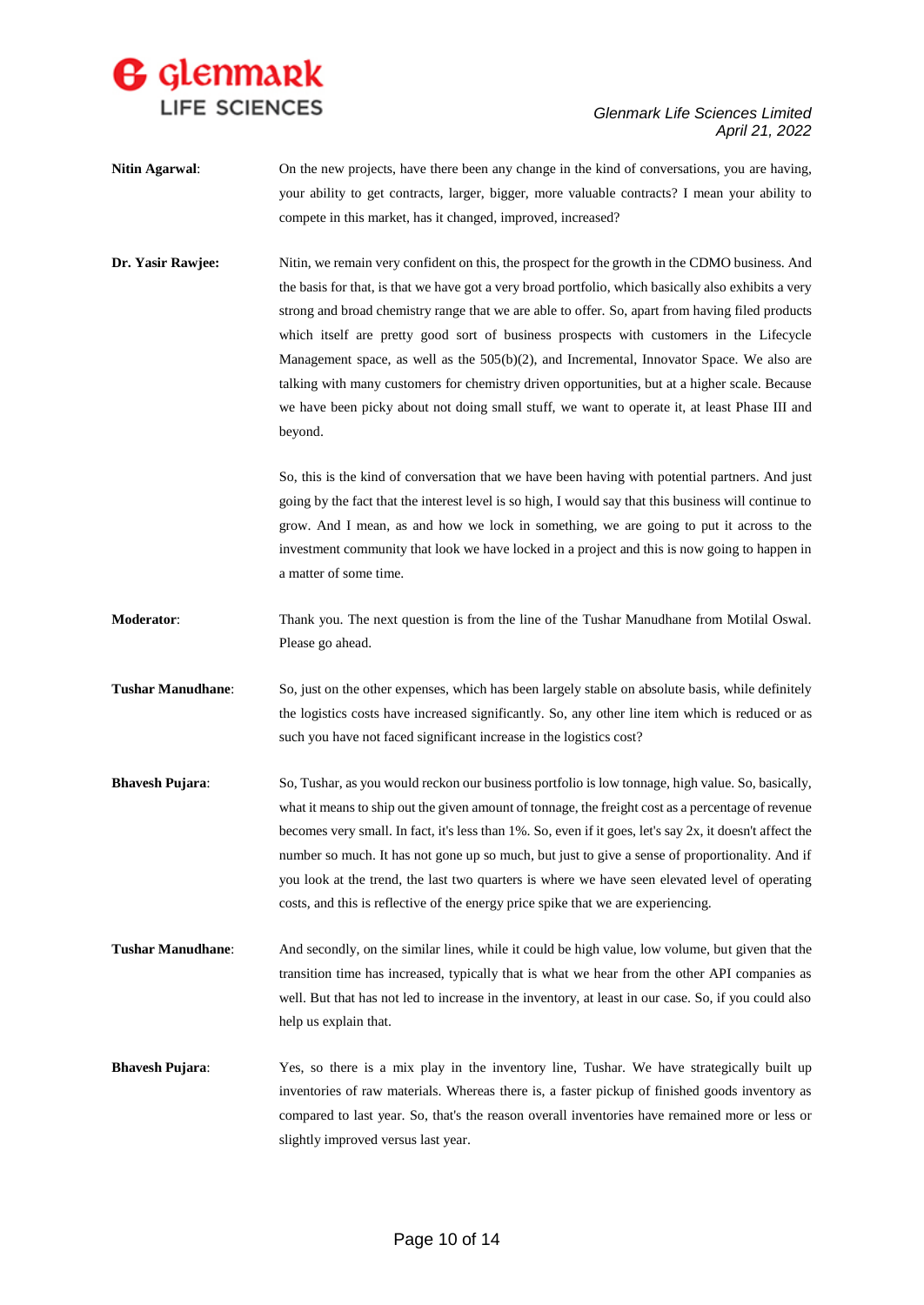

| Dr. Yasir Rawjee:        | But Tushar, if this China situation becomes like it drags on then we don't have a choice but to<br>cover more inventory for longer period of time, just to make sure the business doesn't get<br>impacted. We haven't made those decisions yet, but we are actively watching that space.                                                                                                                                                                                                        |
|--------------------------|-------------------------------------------------------------------------------------------------------------------------------------------------------------------------------------------------------------------------------------------------------------------------------------------------------------------------------------------------------------------------------------------------------------------------------------------------------------------------------------------------|
| <b>Tushar Manudhane:</b> | And lastly, I am not sure if you have shared this earlier, but just trying my luck here. So,<br>separately, have you shared the EBITDA margins for CDMO and API business?                                                                                                                                                                                                                                                                                                                       |
| <b>Bhavesh Pujara:</b>   | No, we haven't kind of quantified it, directionally, what we can say is that the margin for CDMO<br>business are considerably higher than the margins in the generic business.                                                                                                                                                                                                                                                                                                                  |
| Moderator:               | Thank you. The next question is from the line of Rahul from Abakkus Asset Manager. Please<br>go ahead.                                                                                                                                                                                                                                                                                                                                                                                          |
| <b>Rahul:</b>            | In the FY22, Rs. 2,100 crores of top-line including the CDMO, how much of that will be COVID<br>or COVID related ancillary kind of products or sales for us?                                                                                                                                                                                                                                                                                                                                    |
| <b>Bhavesh Pujara:</b>   | About 7% was the contribution last year.                                                                                                                                                                                                                                                                                                                                                                                                                                                        |
| Rahul:                   | So, we are seeing expecting the 12% growth in FY23 that would be ex of the COVID portfolio,<br>right? Or on the absolute basis, you are saying?                                                                                                                                                                                                                                                                                                                                                 |
| <b>Bhavesh Pujara:</b>   | So, Rahul, I think you asked about last year, right, the COVID contribution in our sales fiscal<br>2021, so in fiscal '22, also, we had sorry, go ahead.                                                                                                                                                                                                                                                                                                                                        |
| Rahul:                   | Yes, in FY22, it was 7%. Is that correct?                                                                                                                                                                                                                                                                                                                                                                                                                                                       |
| <b>Bhavesh Pujara:</b>   | No, no, no FY21 was 7%, FY22 is less than 5%.                                                                                                                                                                                                                                                                                                                                                                                                                                                   |
| <b>Moderator:</b>        | Thank you. The next question is from the line of Rupesh Tatiya from Intelsense Capital. Please<br>go ahead.                                                                                                                                                                                                                                                                                                                                                                                     |
| <b>Rupesh Tatiya:</b>    | My question, we have this backward integration project, in Ankleshwar which is fairly large<br>size, 400 kiloliters. My question is, what kind of margin expansion can we see in two to three<br>years?                                                                                                                                                                                                                                                                                         |
| <b>Bhavesh Pujara:</b>   | So, Rupesh, the backward integration has two purposes. One is the supply chain security and<br>obviously, we expect that investment also to generate commensurate return, in line with our<br>average. So, what it will mean is that there could be margin expansion, let's say to the tune of 80<br>to 100 bips. And what we would like to see is that it will add to investment, it won't get to top-<br>line, but in terms of ROC, it should still help maintain or increase the ROC levels. |
| <b>Rupesh Tatiya:</b>    | So, 1%, kind of sounds low. So, let me ask you another way, what is the capital outlay for this<br>project? And what is the payback period?                                                                                                                                                                                                                                                                                                                                                     |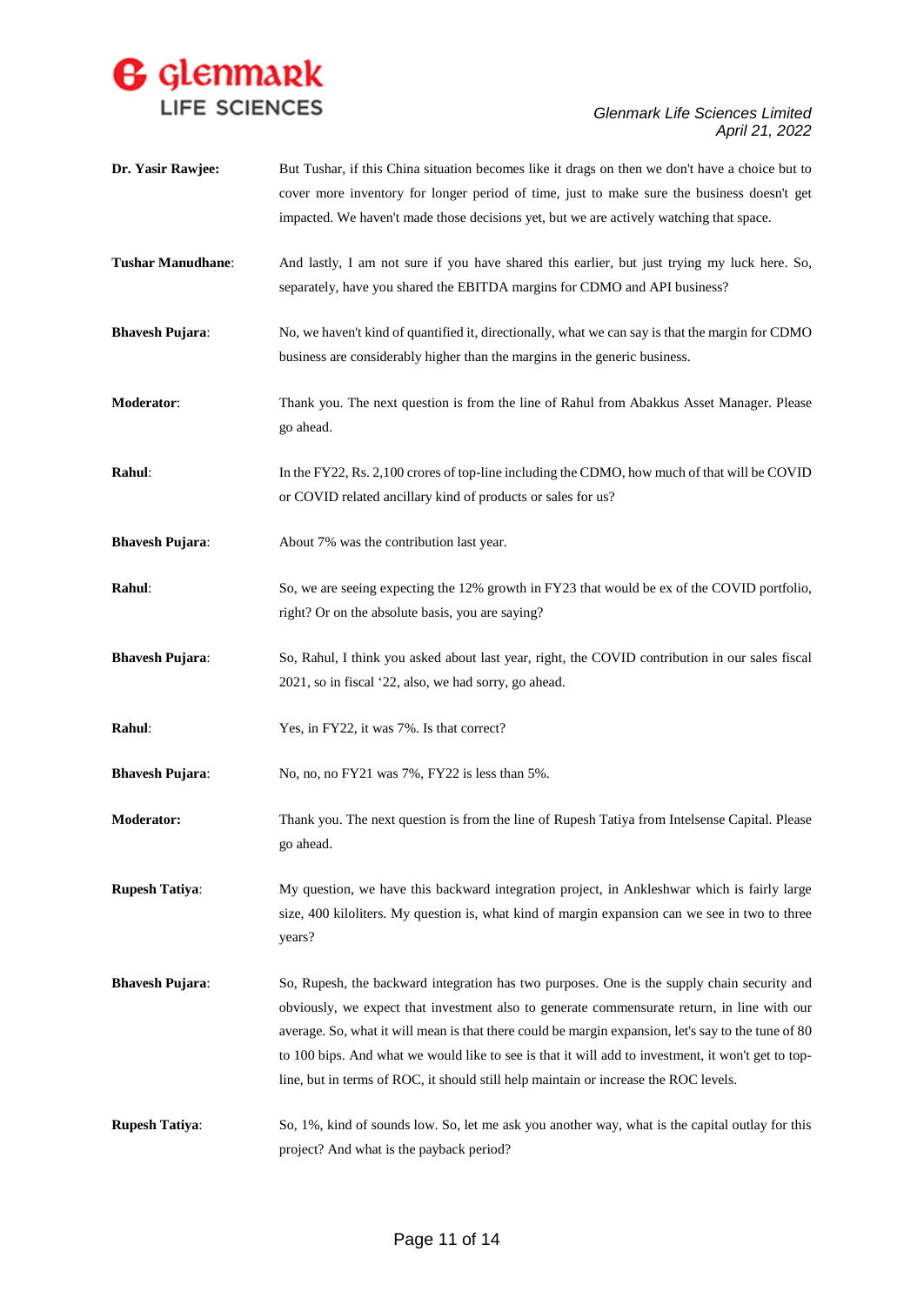

| <b>Bhavesh Pujara:</b> | So, we have not given individual block wise investments, but it's a journey, it's not an endpoint.<br>So, the first phase that we are doing here, we are targeting backward integration of four to five<br>projects from our top products portfolio. And then we will continue to do this for top 20 products.<br>So, it's not a one-time project, it's a strategic shift that we are implementing in our facilities. And<br>the idea is that we go backward integrated for all the key products. So, let's say 20 products in a<br>timeframe of three to four years. So, which will come with additional investments over and<br>above what we are currently doing, but it will be in a phased manner. |
|------------------------|---------------------------------------------------------------------------------------------------------------------------------------------------------------------------------------------------------------------------------------------------------------------------------------------------------------------------------------------------------------------------------------------------------------------------------------------------------------------------------------------------------------------------------------------------------------------------------------------------------------------------------------------------------------------------------------------------------|
| <b>Rupesh Tatiya:</b>  | My second question, is, I mean, we have a big presence in CVS Cardiovascular category, and<br>one very big product Sitagliptin and Sitagliptin + Metformin, I think is going off patent in<br>Europe, U.S. in the second half of FY23. So, are we going to participate in that market? And<br>what kind of market formation do you see in terms of number of players, price erosion?                                                                                                                                                                                                                                                                                                                    |
| Dr. Yasir Rawjee:      | Which product did you say?                                                                                                                                                                                                                                                                                                                                                                                                                                                                                                                                                                                                                                                                              |
| <b>Rupesh Tatiya:</b>  | Sitagliptin.                                                                                                                                                                                                                                                                                                                                                                                                                                                                                                                                                                                                                                                                                            |
| Dr. Yasir Rawjee:      | Sitagliptin, Yes, we have Sitagliptin in our portfolio. And we are working with customers<br>already. So, it would contribute for sure.                                                                                                                                                                                                                                                                                                                                                                                                                                                                                                                                                                 |
| <b>Rupesh Tatiya:</b>  | But what kind of aspirational market share, do you hope to see sir?                                                                                                                                                                                                                                                                                                                                                                                                                                                                                                                                                                                                                                     |
| Dr. Yasir Rawjee:      | See, we won't get into that, because we don't typically get it the into the product level discussion.<br>It will all depend on how well the customers, our customers do at the frontend also.                                                                                                                                                                                                                                                                                                                                                                                                                                                                                                           |
| <b>Rupesh Tatiya:</b>  | Would we be Top Five?                                                                                                                                                                                                                                                                                                                                                                                                                                                                                                                                                                                                                                                                                   |
| Dr. Yasir Rawjee:      | Yes, I think so, Yes that's for sure.                                                                                                                                                                                                                                                                                                                                                                                                                                                                                                                                                                                                                                                                   |
| <b>Rupesh Tatiya:</b>  | Okay, and in terms of number of players and price erosion?                                                                                                                                                                                                                                                                                                                                                                                                                                                                                                                                                                                                                                              |
| Dr. Yasir Rawjee:      | See that's what, frontend is very difficult to say no, I mean, we don't know how the frontend like<br>recently, there was the Lacosamide launch in the U.S. I mean, the expectation was, there would<br>be three players on day one, but it ended up being more. So, I mean, that's how life is, right, so<br>we don't know.                                                                                                                                                                                                                                                                                                                                                                            |
| <b>Rupesh Tatiya:</b>  | And then my last question is, if I look at your presentation, your capacity is going to double<br>roughly from FY21 base, in FY23. And then again, there will be a Solapur Greenfield. So, do<br>you not think 12% to 14% is very kind of low kind of guidance. And another thing is, I mean,<br>there is a China-Plus-One, and I mean there has never been a more better time to be ambitious<br>if you are from India. So, do you not think 12% to 14% is kind of low?                                                                                                                                                                                                                                |
| Dr. Yasir Rawjee:      | See, we would like to do more. And I am sure that the business conditions go back to normal the<br>way they were, I am sure, we will be able to track a higher growth. But on the capacity issue,                                                                                                                                                                                                                                                                                                                                                                                                                                                                                                       |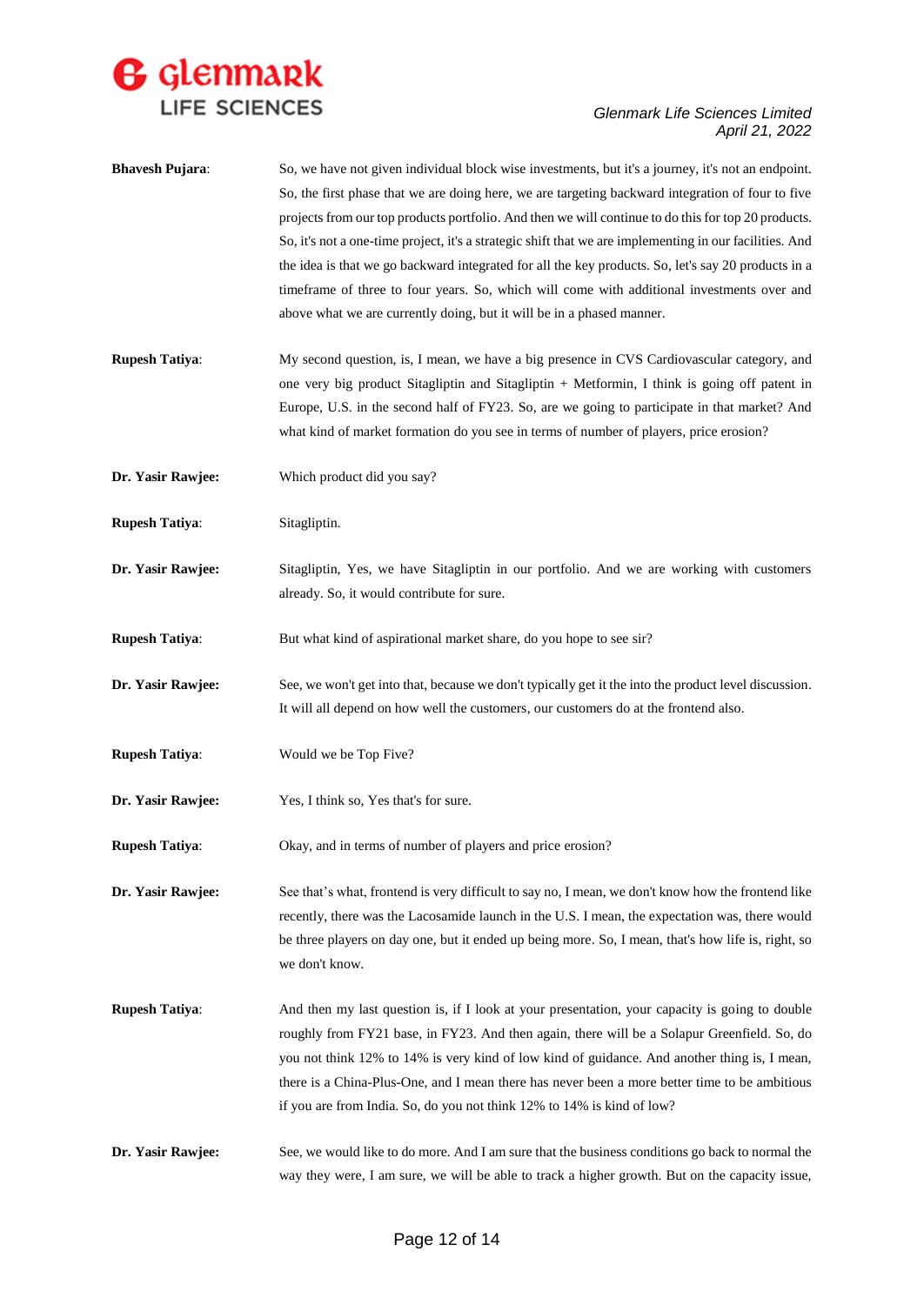

like Bhavesh explained, a significant portion of this capacity is for backward integration. So, that doesn't play out at the frontend. It's done with a more strategic intent in mind. So, we would have to then look at the incremental capacity that is servicing the frontend business, the frontend API business.

And again, you have got to realize that these things don't happen in lockstep. We basically plan capacities about one to one and a half year in advance, depending on how our launches are coming along. So, because it takes time to build capacity, it takes some more time to qualify capacity. So, because of all that, and seeing the way the launch plan is for the next two to three years, is how the capacity planning happens. And obviously, the investment has to go in at that time. So, it will all play out. But whether we do it on a year-to-year basis, that is something that's not possible.

- **Rupesh Tatiya**: So, just a small question, how would the approvals happen for Ankleshwar capacity and the Dahej blocks? Approvals are already in place, or will be easy to get, or it will be a long wait?
- **Dr. Yasir Rawjee:** So, Dahej and Ankleshwar are inspected sites, by major regulatory bodies. So, that's not a big challenge from an approval perspective. But I mean, so you don't get an individual approval on an incremental capacity. But you certainly have to validate products before you take them in. So, that's the additional time that it takes for us to be able to introduce products. That's the advantage of doing Brownfield versus Greenfield in our business.
- **Rupesh Tatiya:** So, commercial contribution will be meaningful in H2, from these facilities?
- **Dr. Yasir Rawjee:** Yes, I did mention that in an earlier question.

**Moderator:** Thank you. The next question from the line of Saion Mukherjee from Nomura. Please go ahead.

- **Saion Mukherjee:** This 12% to 14% growth that you are talking about, can you split it between how much you are factoring in price increase, volume of existing products and new launches?
- **Dr. Yasir Rawjee:** Saion, it's a mix of price and volume, but largely coming from volume, because while there are price increases, I mean, there are also certain erosions that happen in different products. On the basket, if I see right, largely it's coming out of volume growth.
- **Saion Mukherjee:** And if you look back, let's say past couple of years or three years on aggregate, on your existing products, does your price go up, down or at an aggregated spin flattish?
- **Dr. Yasir Rawjee:** On an aggregate level prices usually stay stable, okay, because the base business, which is about molecules that are like three to four years already in commercial, right, prices stay stable. Of course, see geographically it varies, prices vary quite a bit, depending on the geographies that we are selling in. So, it's the same API, but depending on the geographies, we would price it differently, based on competition. So, prices tend to stay stable, it's only when things get a little out of hand with input costs is when we go up and increase prices. And typically, when we